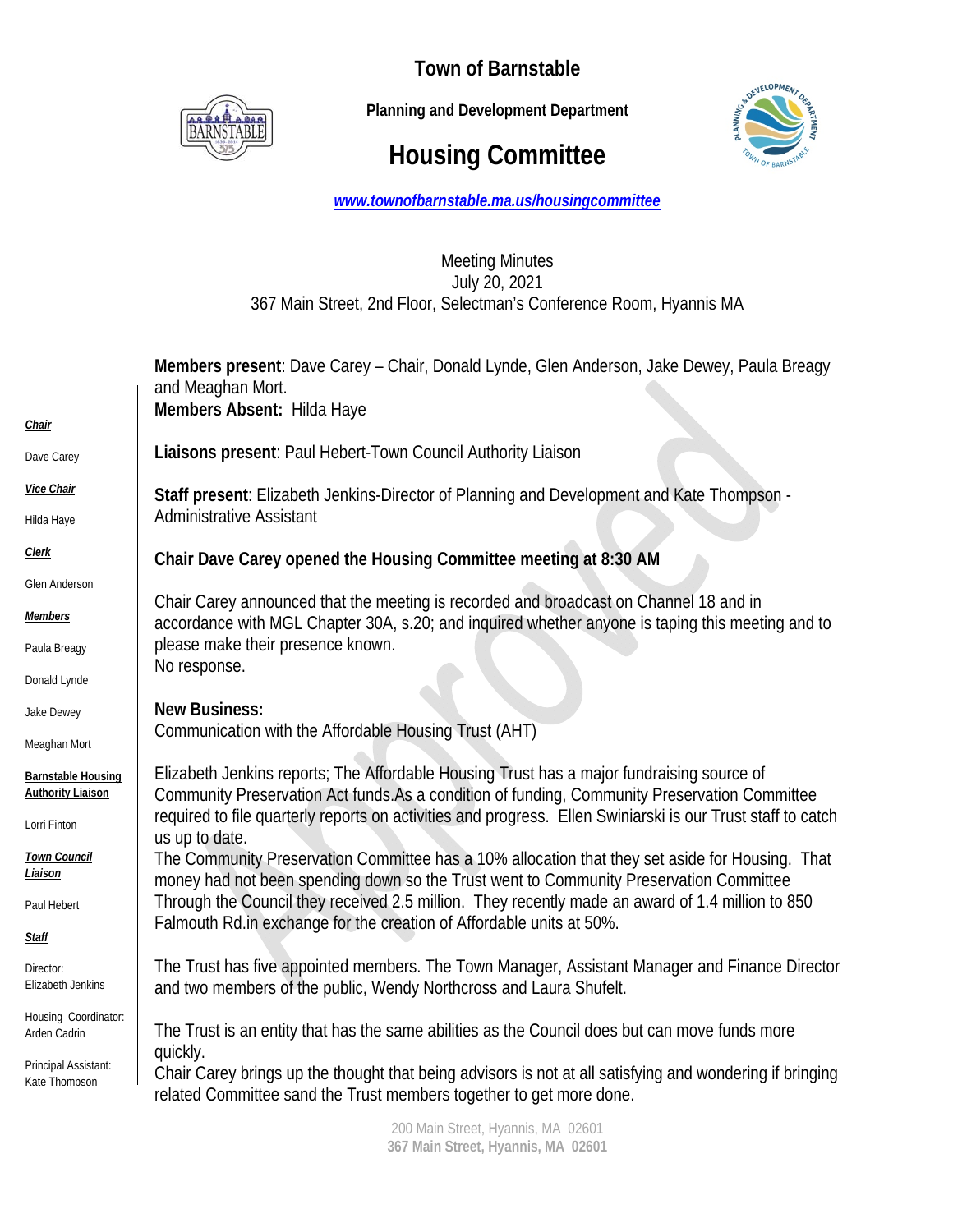Elizabeth Jenkins replies there needs to be a conversation about rules and relationships which hasn't been done in the past. What role is each of these groups playing? Advisory groups work really well when you have committed and knowledgeable members and connection to Town Council. It takes a lot of time and effort to put this together. Conversations should also be had with Town Council members.

Committee members weigh in on this information as in comments below:

- Efficiency has to continue. Barnstable has too many Committees.
- Imperative that we have a stronger relation with the Town Council.
- There is no place for families to have a decent place to live. Talk is talk.
- We advise but what if no one takes it?
- We're too slow, zoning needs to change.
- We are having a housing crisis. We need to hash out over several meetings a policy to recommend to Town Council.
- We have a workforce, seasonal, affordable, year-round and homelessness crisis.
- We need to come up with innovative ideas and work on the bigger picture.
- Detail what the problems are and then at the following meeting discuss solutions.

## **Tiny House Communication:**

Meaghan Mort speaks about Tiny Homes are available to help with the housing crisis, There is a Tiny Home builder on the Cape and has a home available for viewing if Committee members would like to go view it. She also suggests that he come and speak to the Committee.

Elizabeth Jenkins comments that an updated Housing Needs Assessment will be coming soon. She reiterates the roles and responsibilities are important as well as making sure we're on the same page with the data. Communication and advocacy for affordable housing.

# **Draft Accessory Dwelling Ordinance:**

The draft was approved by the Town Council with small amendments.

- 1. Cannot have an accessory affordable apartment and accessory unit on the same property.
- 2. Either principal dwelling or apartment can be rented.

#### **Residential Developments:**

*Permitted Under Construction* 

Breeds Hill Rd. 22 units, 3 affordable

319 Main St. 22 units, 2 affordable

Sea Captains Row 60 units 2 affordable

Mid-Point Apartments 14 units, 4 affordable

1600 Falmouth Rd. 26 units, 3 affordable

*Permitted Not Yet Under Construction*